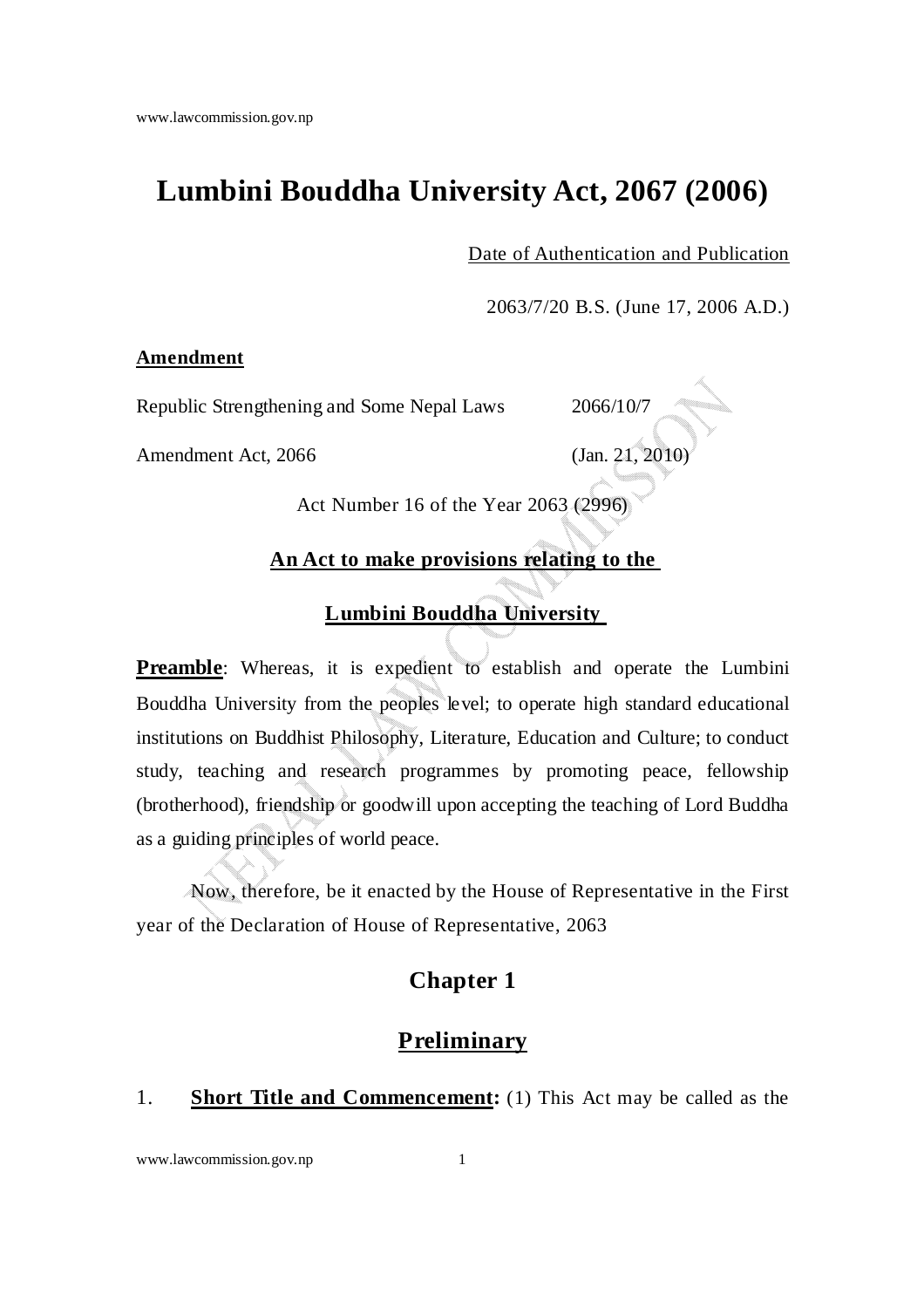" Lumbini Bouddha University Act, 2063 (2006)".

 (2) This Act shall come into force from the 23 *Baishakha* of the Year 2063 (May 6, 2006).

- 2. **Definitions**: Unless the subject or the context otherwise requires, in this  $Act: -$ 
	- (a) "University" means the Lumbini Bouddha University established pursuant to Section 3.
	- (b) "Senate" means the Senate of the University Senate as referred to in Section 7.
	- (c) "Academic Council" means the Academic Council as referred to in Section 10.
	- (d) "Executive Council" means the Executive Council as referred to in Section 12.
	- (e) "Faculty" means the faculty as referred to in Section 14.
	- (f) "Education Council" means the Education Council as referred to in Section 15.
	- (g) "Campus" means the constituent campus of the University and this expression also includes any campus affiliated to the University.
		- (h) "Dean" means the chief of the faculty.
		- (i) "Teacher" means the Professor, Lecturer and Assistant Lecturer engaged in providing education or conducting research at the University and this word also includes the instructors of various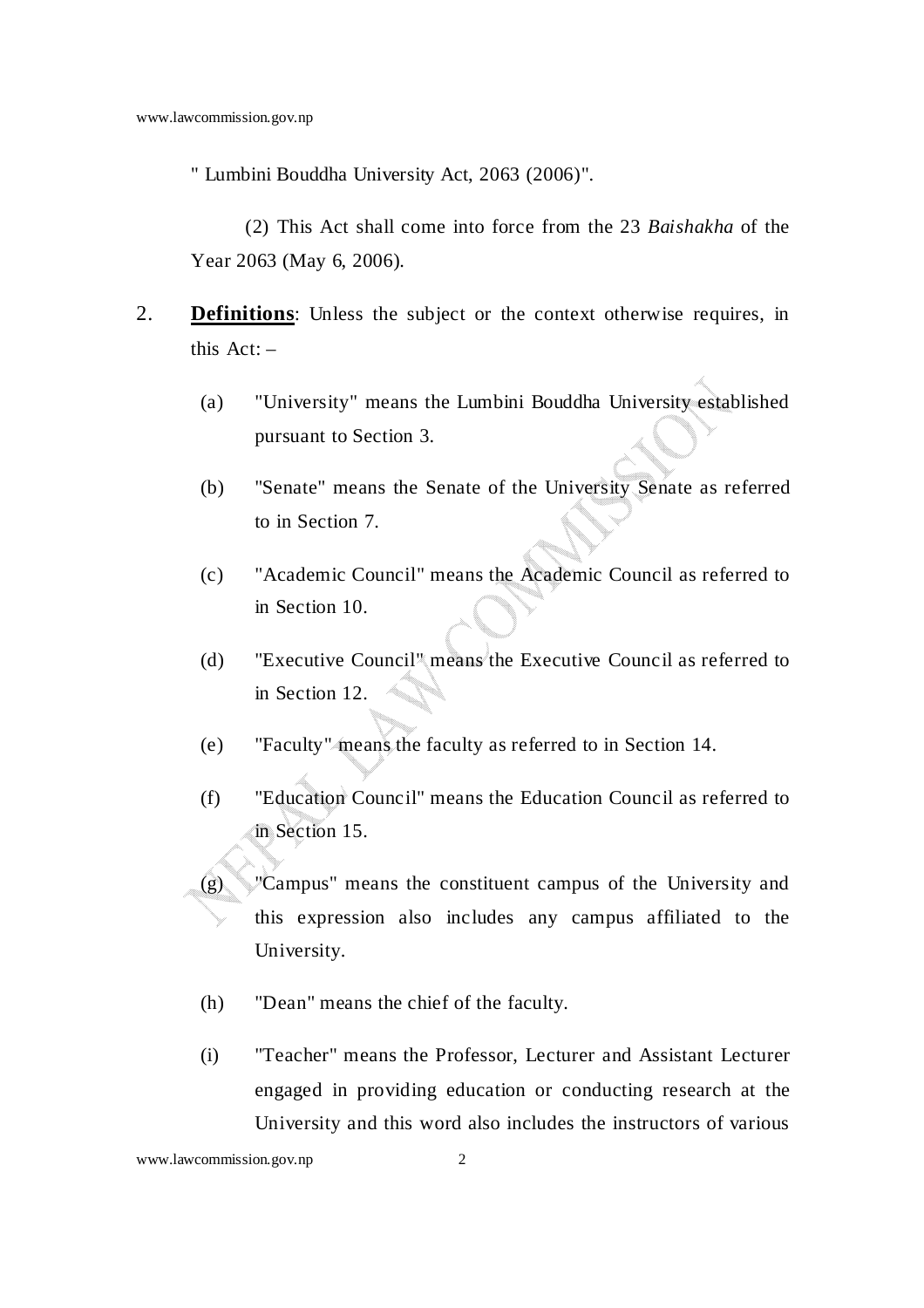levels at the University and the person specified as Teacher in the Rules made under this Act.

(j) "Prescribed" or "as prescribed" means prescribed or as prescribed in the Rules framed under this Act.

## **Chapter 2**

## **Establishment of the University**

3. **Establishment of the University**: (1) The Lumbini Bouddha University has been established to operate higher level educational institution for the study, teaching and research on Buddhist Philosophy, Literature, Education and Culture.

 (2) The Central Office of the University shall be located in the *Lumbini* area of *Rupandehi* district.

4. **University to be Autonomous Corporate Body**: (1) The University shall be an autonomous corporate body with perceptual succession.

 (2) The University shall have a separate seal for all of its activities.

 (3) The University may, like an individual, acquire, use, sell or otherwise dispose of movable and immovable property.

 (4) The University may, like an individual, sue and may be sued in the same name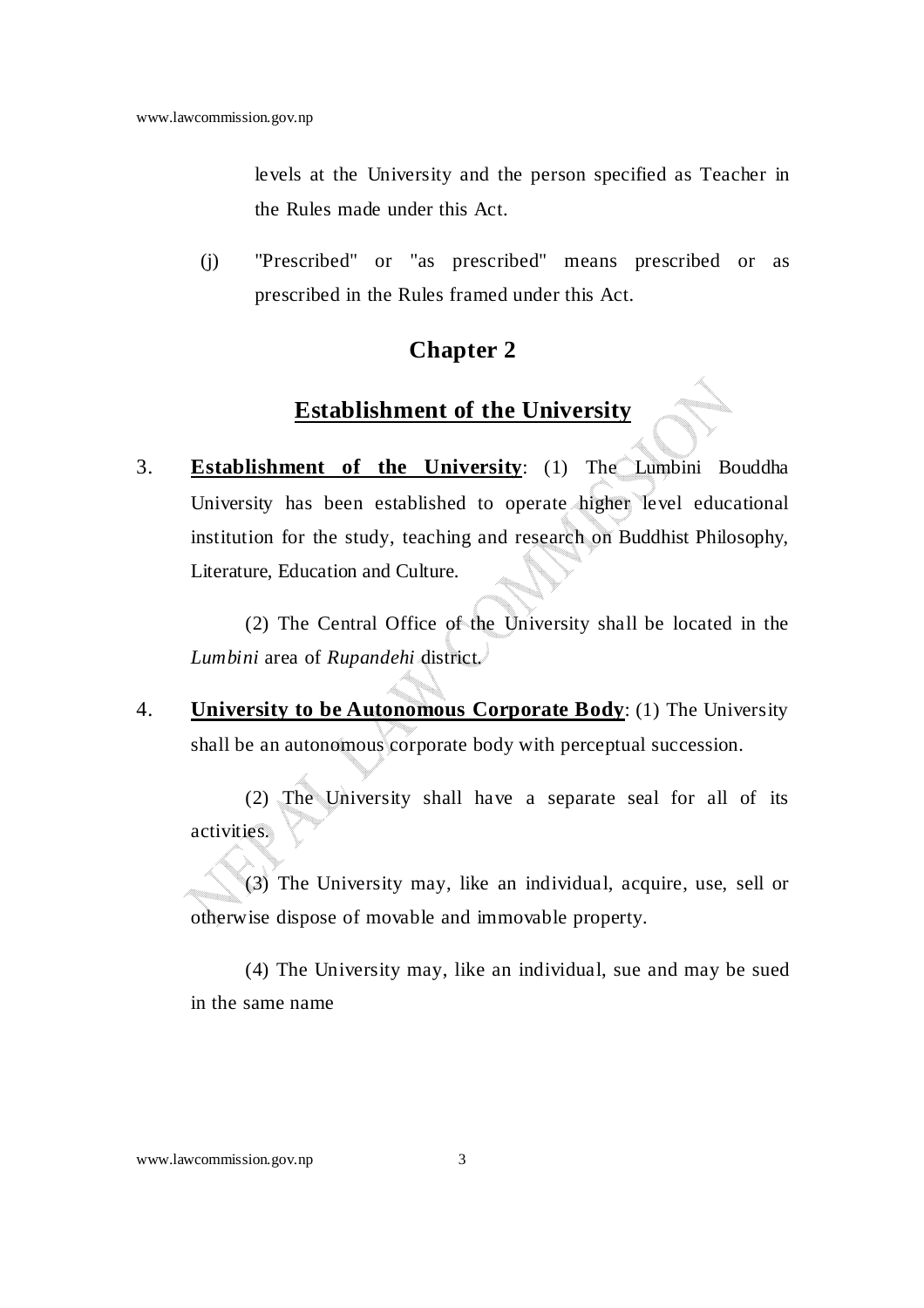## **Provision relating to Organizational Structure**

## **and Officials of the University**

- 5. **Organization of the University**: The organization of the University shall be as follows and their collective form shall be the structure of the University:
	- (a) Senate,
	- (b) Academic Council,
	- (c) Executive Council,
	- (d) Faculty,
	- (e) Education Council,
	- (f) Campus, and
	- (g) Other bodies as prescribed.
- 6. **Officials of the University**: The University shall have the following officials:
	- (a) Chancellor,
	- (b) Pro-Chancellor,
	- (c) Vice-Chancellor,
	- (d) Registrar,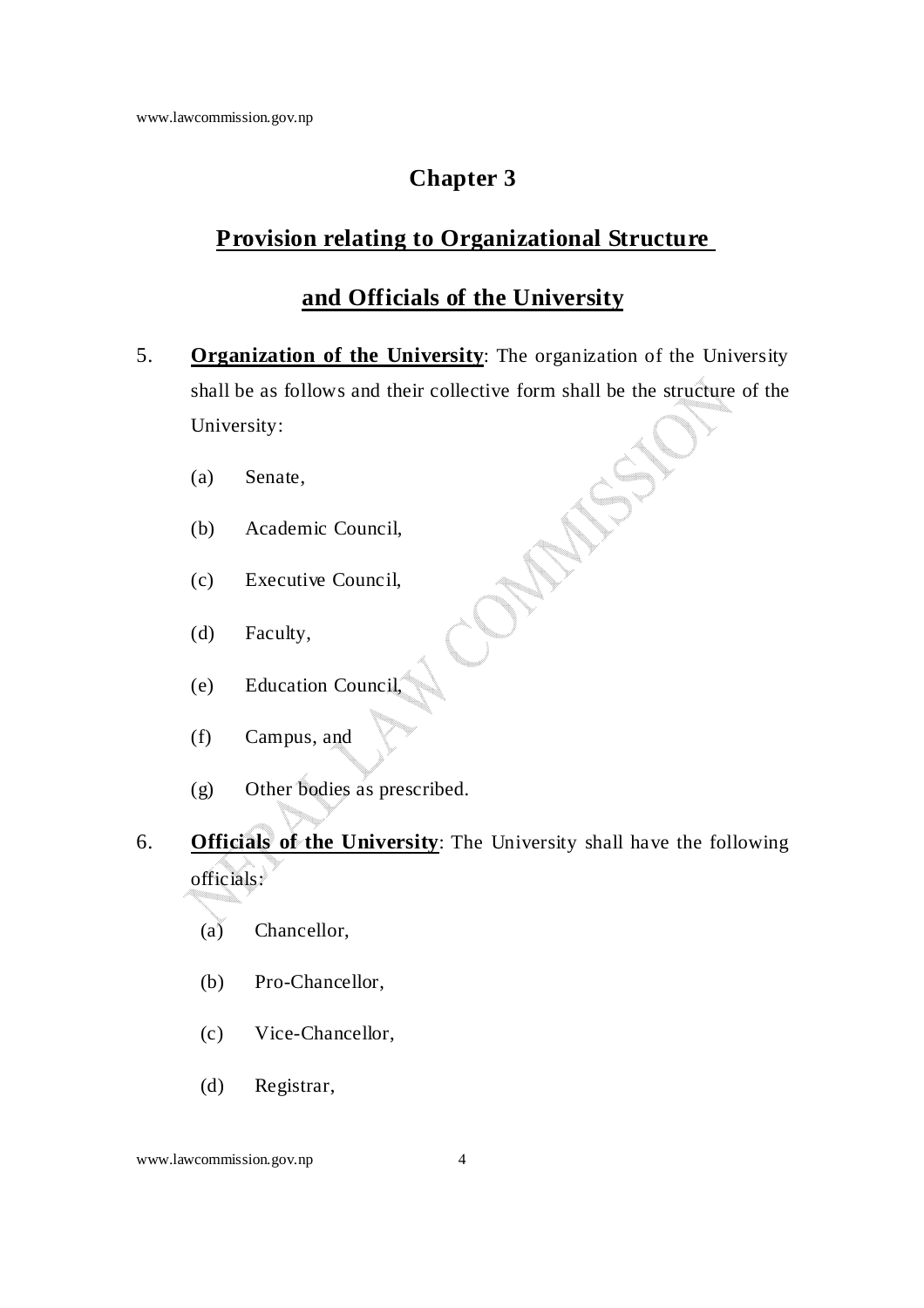- (e) Dean,
- (f) Campus Chief,
- (g) Other officials as prescribed.

# **Provision relating to Senate of the University**

- 7. **Constitution of the Senate**: (1) There shall be a Senate as the supreme body of the University.
	- (2) The constitution of the Senate shall be as follows: -

| (a) | Chancellor                                      | - Chairperson      |
|-----|-------------------------------------------------|--------------------|
| (b) | Pro-Chancellor                                  | - Vice-Chairperson |
| (c) | Vice-Chancellor                                 | - Member           |
| (d) | $\times$                                        |                    |
| (e) | Member, National Planning                       |                    |
|     | Commission (looking after Education             |                    |
|     | sector)                                         | - Member           |
| (f) | Two persons from amongst                        |                    |
|     | Vice-Chancellors of other Universities - Member |                    |
| (g) | Chairperson, University Grant                   |                    |

Omitted by the Republic Strengthening and Some Nepal Laws Amendment Act, 2066

 $\overline{a}$ 

www.lawcommission.gov.np 5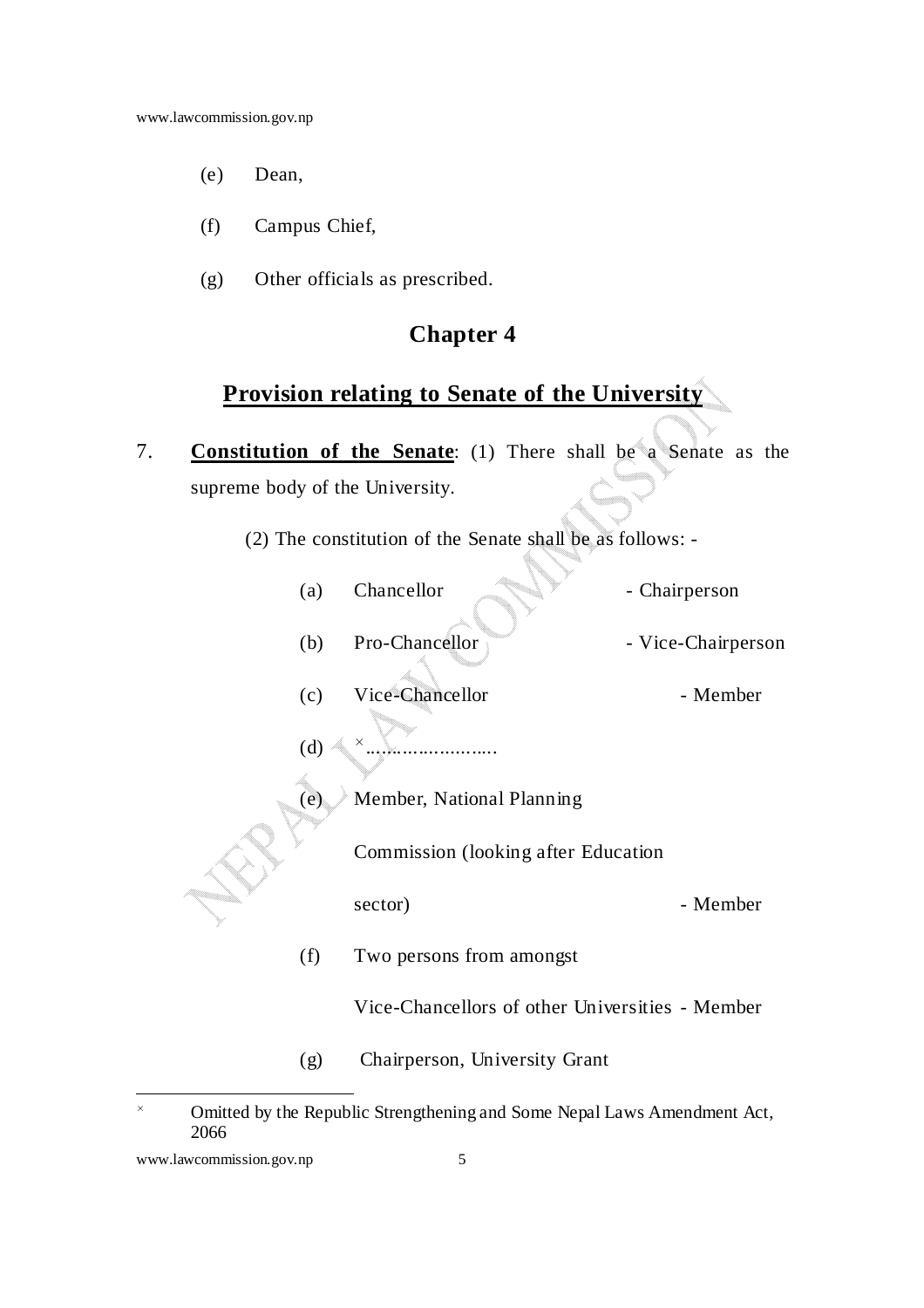|     | Commission                                         | - Member |
|-----|----------------------------------------------------|----------|
| (h) | Secretary, Ministry of Education                   |          |
|     | and Sports                                         | - Member |
| (i) | Secretary, Ministry of Finance                     | - Member |
| (j) | Secretary, Ministry of Culture, Tourism            |          |
|     | and Civil Aviation                                 | Member   |
| (k) | Regional Administrator of the                      |          |
|     | <b>Concerned Development Region</b>                | - Member |
| (1) | Vice-chairperson of the Lumbini                    |          |
|     | Development Trust                                  | - Member |
| (m) | Dean                                               | - Member |
| (n) | Two persons from amongest the                      |          |
|     | <b>Campus Chiefs</b>                               | - Member |
| (0) | One person from amongest the Teachers - Member     |          |
| (p) | Representative from of the Nepal                   |          |
|     | Professor Union                                    | - Member |
| (q) | President of the District Development              |          |
|     | Committee where the University is located - Member |          |
| (r) | Ten persons including One woman                    |          |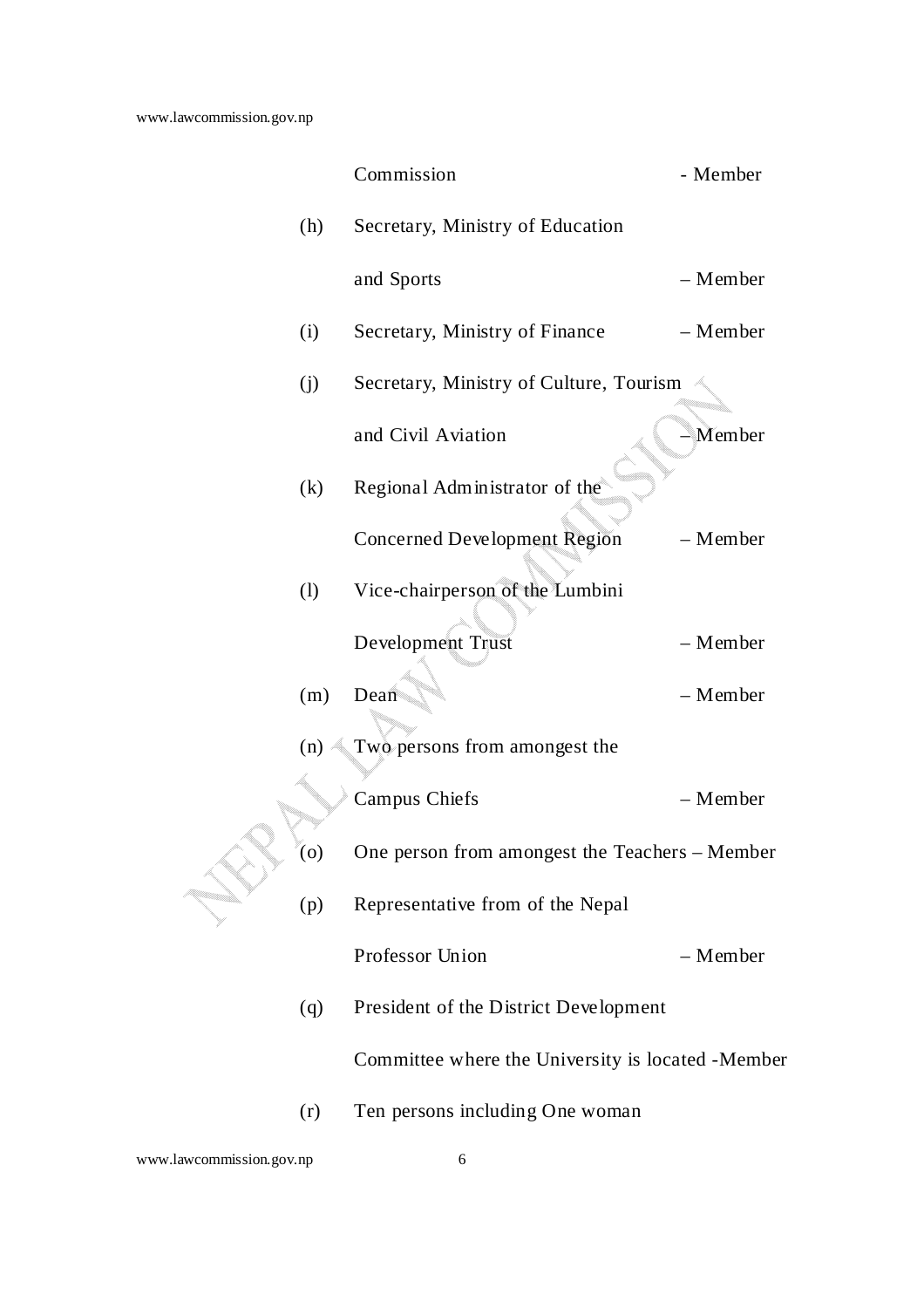|     | from each development region from       |                   |
|-----|-----------------------------------------|-------------------|
|     | amongest the highly renowned learned    |                   |
|     | persons on Buddhist Philosophy,         |                   |
|     | Literature, Education and Culture       | – Member          |
| (s) | Seven persons including Three women     |                   |
|     | from representative of Nationally or    |                   |
|     | Internationally recognised institutions |                   |
|     | relating to Buddhist Philosophy         | - Member          |
| (t) | Two persons from amongest Donors        | - Member          |
| (u) | One person from amongst educationist    |                   |
|     | or social worker                        | - Member          |
| (v) | Registrar                               | -Member-Secretary |

 (3) Except the *ex-officio* members, the other members of the Senate shall be nominated by the Chancellor on the recommendation of the Executive Council.

 (4) The tenure of office of the nominated members shall be Three years.

 (5) In case the office of a nominated member falls vacant for any reason whatsoever, another person shall be nominated for the remaining term having fulfilled the process referred to in Sub-section (3).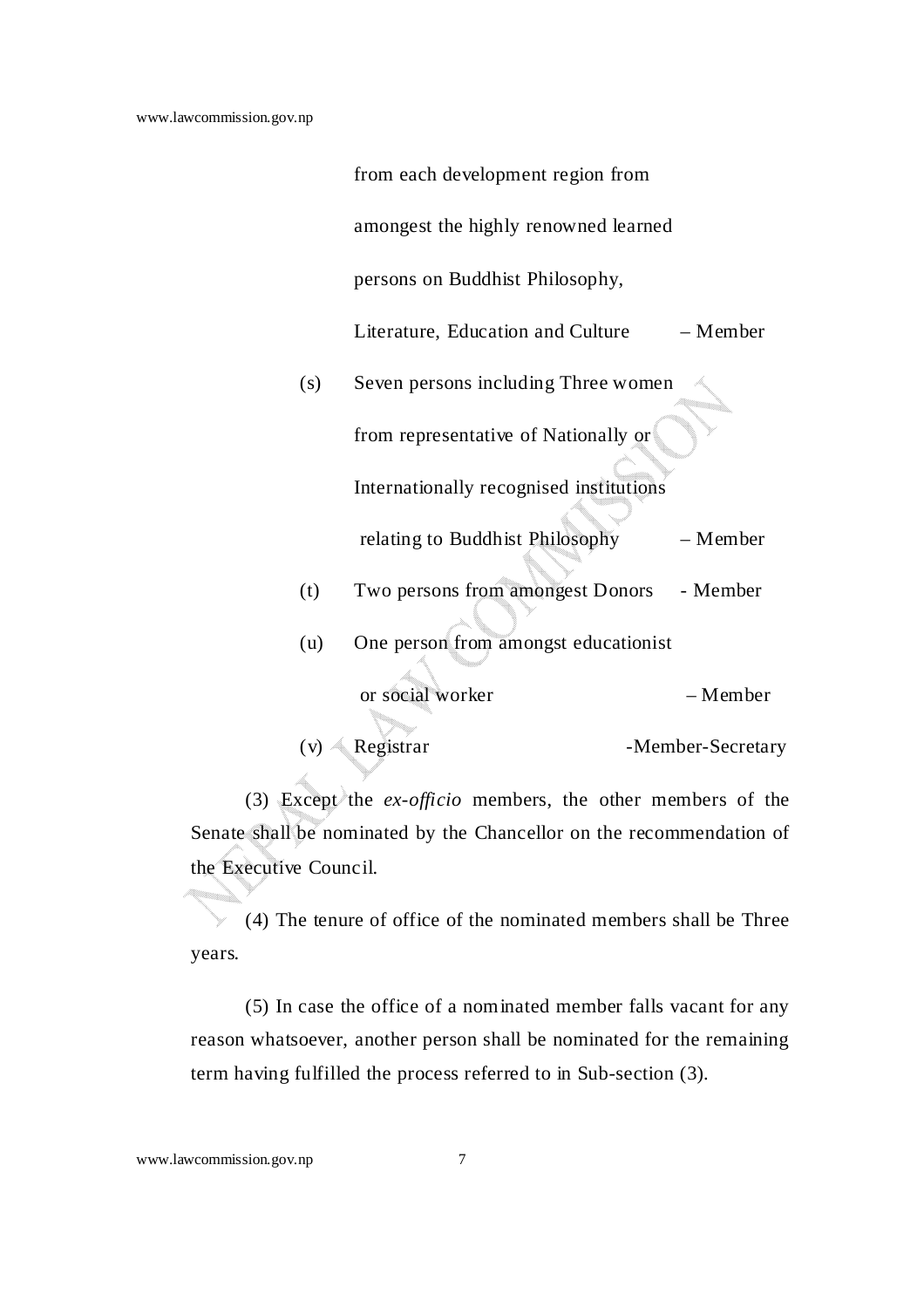8. **Meetings of the Senate**: (1) The meetings of the Senate shall be held at least Twice a year.

 (2) The meetings of Senate shall be held on the date and at the time and place prescribed by the Chairperson.

 (3) Member-Secretary of the Senate shall give notice along with agenda to be discussed in the meeting at least Fifteen days in advance than the date of the meetings of the Senate.

 (4) In case at least Fifty percent of the total members of the Senate are present, it shall be deemed to have constituted the quorum.

 (5) The meetings of the Senate shall be presided over by the Chairperson, and in absence of the Chairperson, by the Vice-Chairperson, of the Senate. It shall be presided over by the Vice-Chancellor in absence of the both Chairperson and the Vice-Chairperson.

 (6) Majority opinion in meetings of the Senate shall prevail and in case of tie the person presiding over the meeting shall exercise the casting vote.

 (7) The Member-Secretary of the Senate shall authenticate the decisions of the Senate.

 (8) Other procedures relating to the meetings of the Senate shall be as determined by the Senate itself.

- 9. **Functions, Duties and Powers of the Senate:** The functions, duties and powers of the Senate shall be as follows:
	- (a) To formulate policies of the University.

www.lawcommission.gov.np 8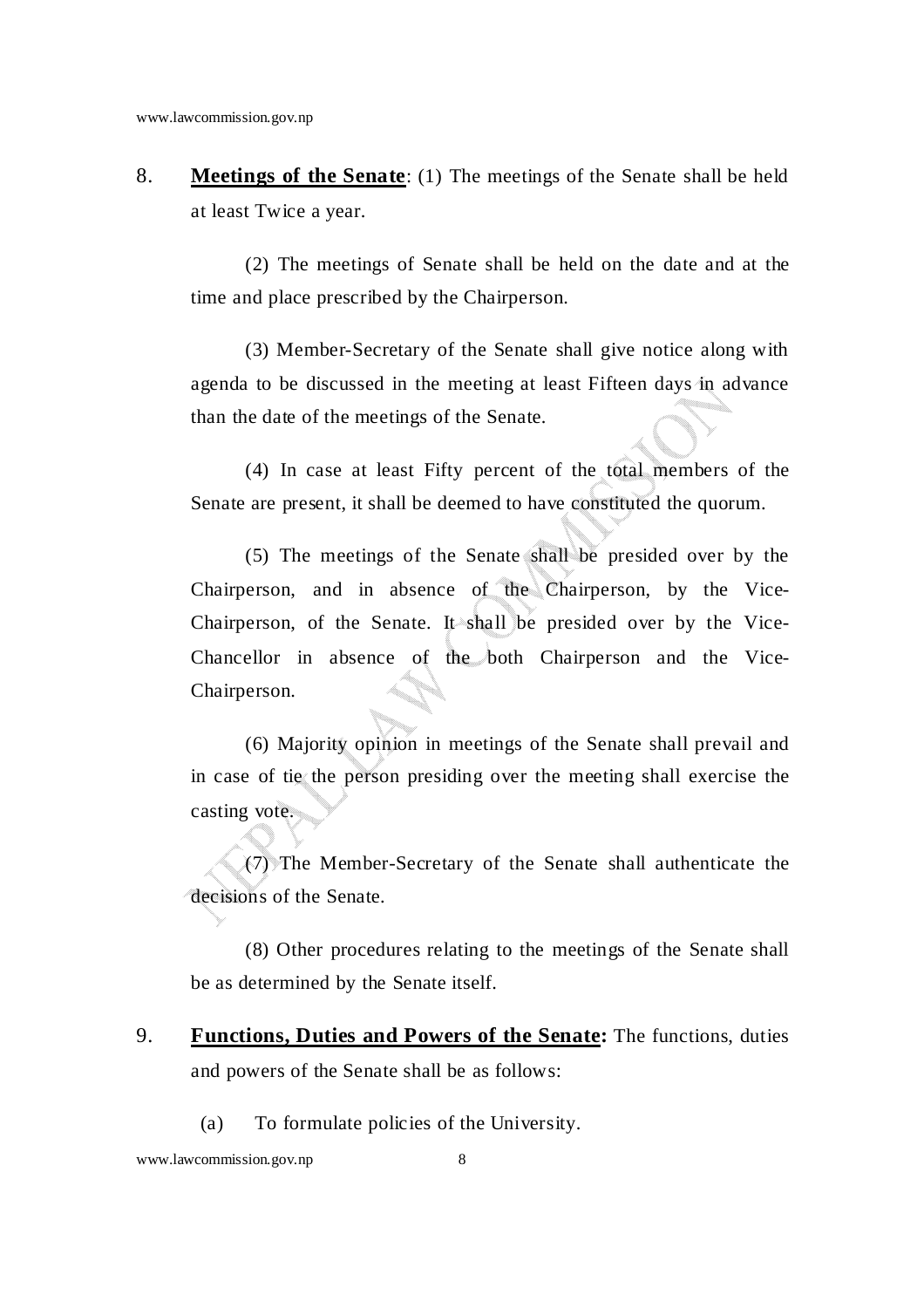- (b) To guide to the University.
- (c) To operate and manage the educational programmes of the University.
- (d) To carry out or cause to carry out necessary function relating to establishment and affiliation of the campus.
- (e) To determine and award the degrees to be conferred by the University.
- (f) To direct and guide constituent campus of the University or campus affiliated from the University.
- (g) To formulate educational and administrative policy of the different bodies under the University.
- (h) To constitute various committees, sub-committees or task-forces as per the necessity of the University.
- (i) To approve annual budget and programmes of the University,
- (j) To discuss on annual reports of bodies under the University and to evaluate their programmes,
- (k) To discuss and approve the audit report of the University,
- (l) To approve Rules relating to the University,
- (m) To determine the conditions of service of Official, Teacher and Employee.
- (n) To protect or cause to protect property of the University.
- (o) To perform other functions as prescribed.

www.lawcommission.gov.np 9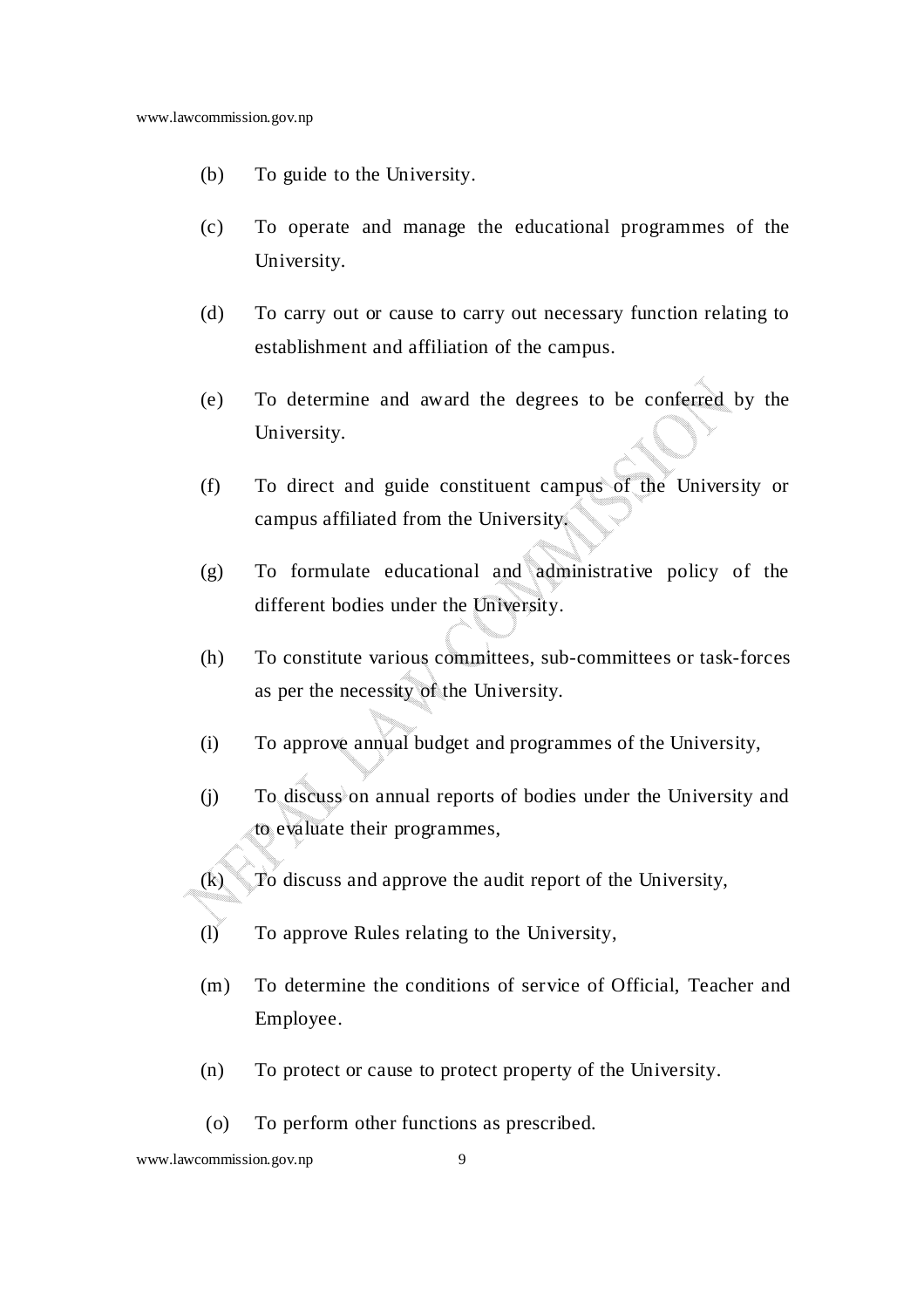# **Provision relating to Academic Council**

- 10. **Constitution of Academic Council**: (1) There shall be an Academic Council to manage the educational and academic functions of the University.
	- (2) The Academic Council shall be constituted as follows:

|            | (a) | Vice-Chancellor                         | - Chairperson |  |
|------------|-----|-----------------------------------------|---------------|--|
|            | (b) | Registrar                               | - Member      |  |
|            | (c) | Five persons from amongst the           |               |  |
|            |     | Chairperson of the different Subject    |               |  |
|            |     | Committee of the University             | - Member      |  |
| (d)<br>(e) |     | One person from amongest the            |               |  |
|            |     | Teachers                                | -Member       |  |
|            |     | Two persons including One woman         |               |  |
|            |     | from amongst the highly renowned        |               |  |
|            |     | learned persons on Buddhist Philosophy, |               |  |
|            |     | Literature, Education and Culture       | - Member      |  |
|            | (f) | Dean<br>Member-Secretary                |               |  |

www.lawcommission.gov.np 10 (3) The members other than the *ex-officio* members shall be nominated by the Chancellor on the recommendation of the Executive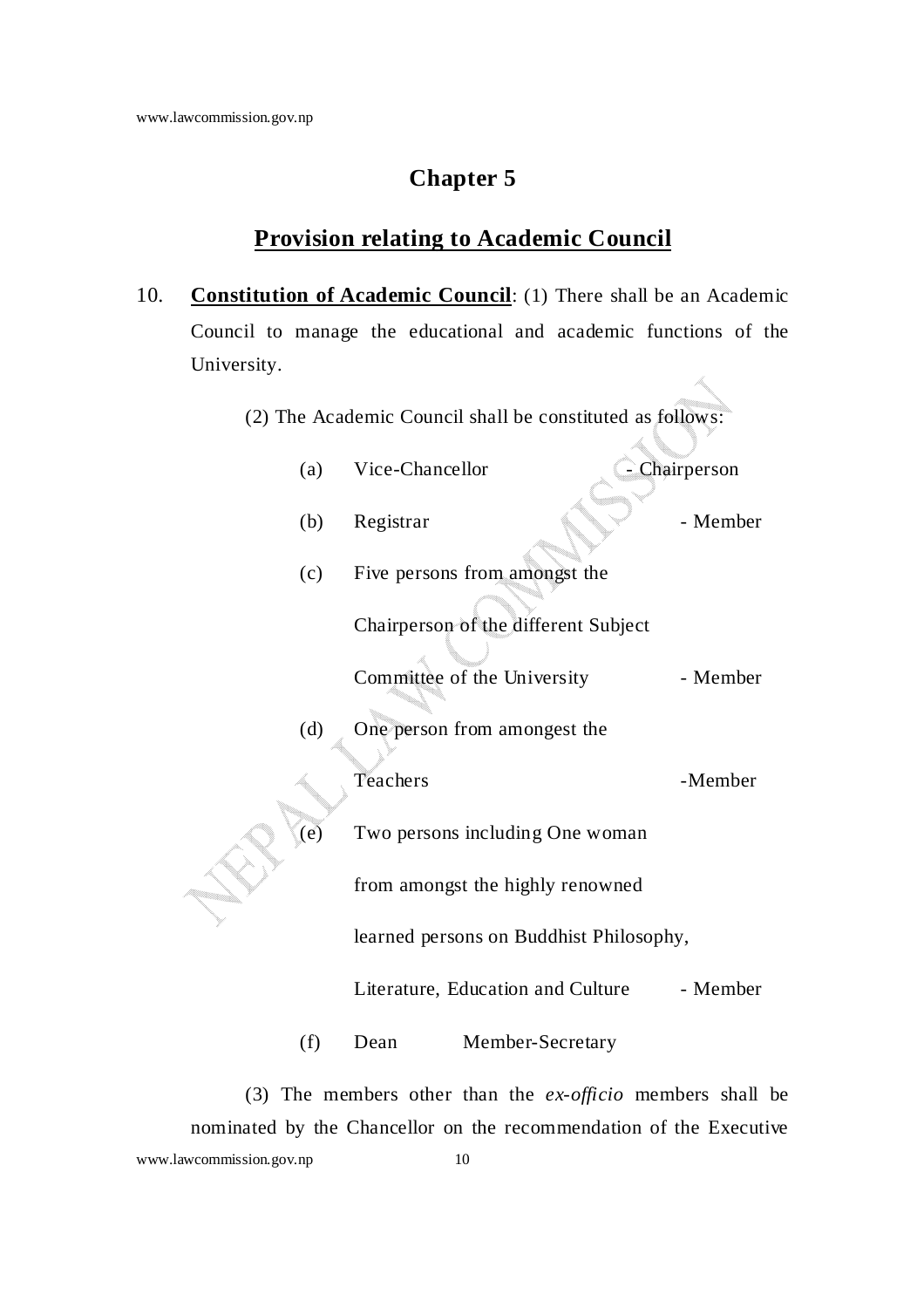Council.

 (4) The tenure of office of the nominated members shall be Three years.

 (5) Notwithstanding anything contained in Sub-section (4), in case the function of a nominated member of the Academic Council is found unsatisfactory, the Chancellor may remove him/her at any time on the recommendation of the Executive Council.

Provided that, he/she shall be given a reasonable opportunity to defend him/herslf before removing from the office.

(6) In case the office of a nominated member falls vacant for any reason whatsoever, another person shall be nominated for the remaining term having fulfilled the process referred to in Sub-section (3).

 (7) Procedures relating to the meetings of the Academic Council shall be as prescribed.

11. **Functions, Duties and Powers of the Academic Council**: The functions, duties and powers of the Academic Council shall be as follows:–

(a) To determine and approve the curriculum of the University,

- (b) To fix the modes of examination to be conducted by the University,
- (c) To determine the qualifications and number of students to be admitted,
- (d) To formulate policies relating to research and to approve the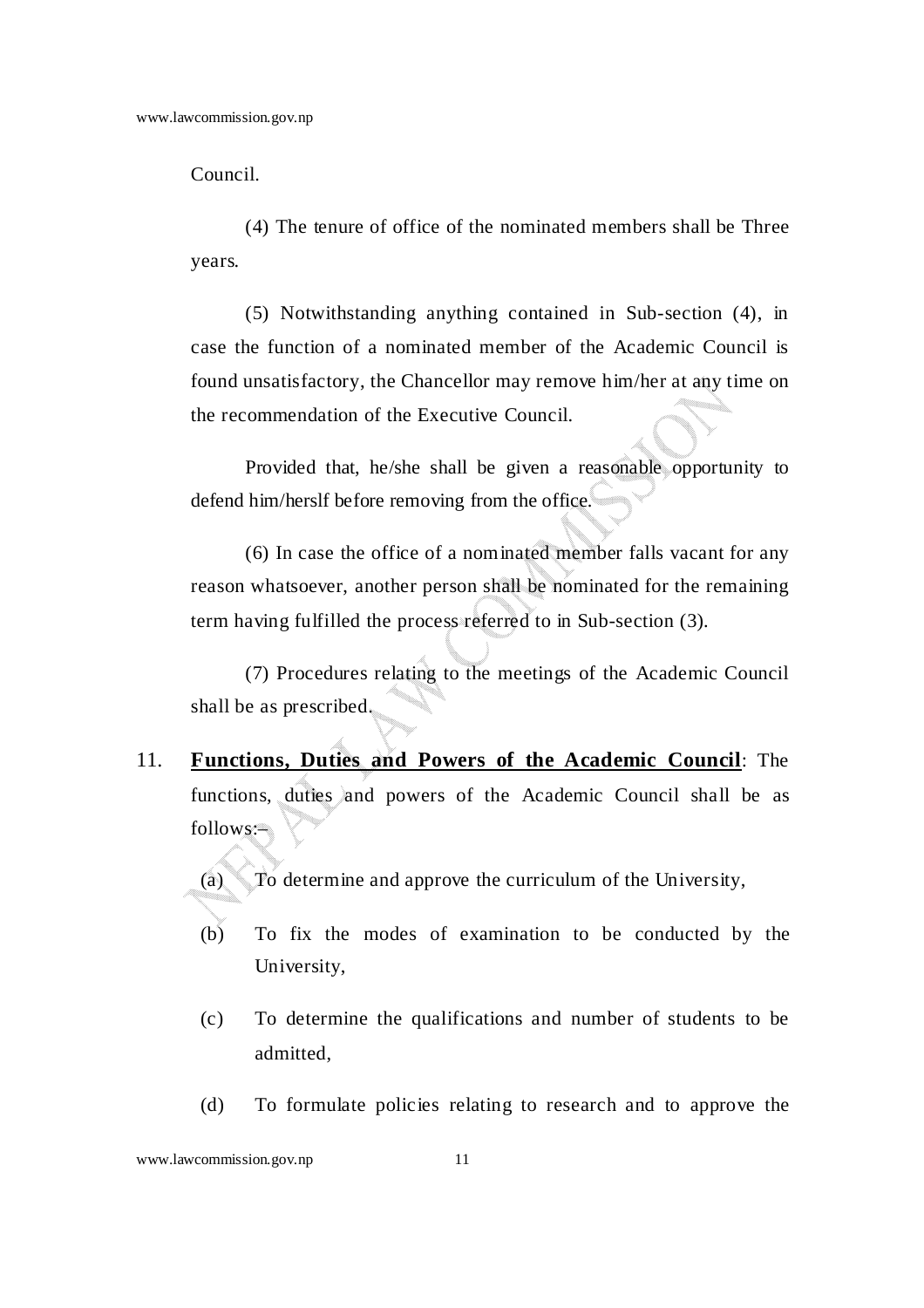research programmes,

- (e) To evaluate the educational programmes of the students,
- (f) To determine the standard of teaching and research,
- (g) To arrange for honorary degrees,
- (h) To perform such other functions as prescribed.

# **Chapter 6**

# **Provision relating to Executive Council**

- 12. **Constitution of Executive Council**: (1) There shall be an Executive Council to act as the executive body of the University.
	- (2) The Executive Council shall be constituted as follows:

|  | (a)               | Vice-Chancellor                         | - Chairperson |
|--|-------------------|-----------------------------------------|---------------|
|  | (b)<br>$\epsilon$ | Dean<br>One person from amongst the     | - Member      |
|  |                   | Campus Chiefs who is a                  |               |
|  |                   | member of a Senate                      | - Member      |
|  | (d)               | One person including from               |               |
|  |                   | amongst the highly renowned             |               |
|  |                   | learned persons on Buddhist Philosophy, |               |
|  |                   | Literature, Education and Culture       | - Member      |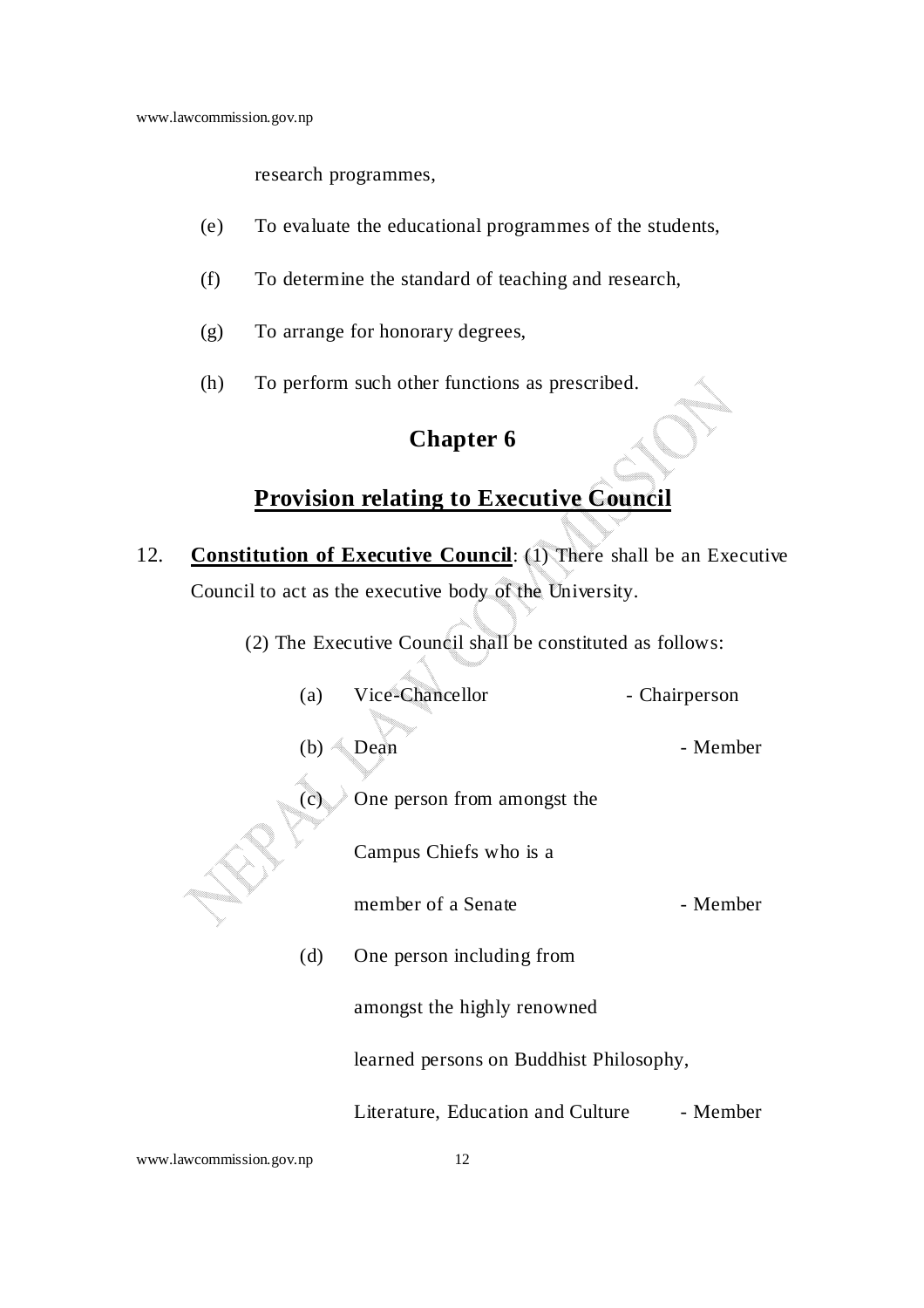| (e) | Two persons including One woman |                    |  |
|-----|---------------------------------|--------------------|--|
|     | from amongst the Teachers       | - Member           |  |
| (f) | Registrar                       | - Member-Secretary |  |

 (3) The members pursuant to Clauses (b), (c), (d) and (e) of Subsection (2) shall be nominated by the Chancellor on the recommendation of the Vice-Chancellor.

 (4) The tenure of office of the nominated members shall be Three years.

 (5) Notwithstanding anything contained in Sub-section (4), in case the function of a nominated member of the Academic Council is found unsatisfactory, the Chancellor may remove him/her at any time on the recommendation of the Vice-chancellor.

Provided that, he/she shall be given a reasonable opportunity to defend him/herslf before removing from the office.

(6) In case the office of a nominated member falls vacant for any reason whatsoever, another person shall be nominated for the remaining term having fulfilled the process referred to in Sub-section (3).

 (7) Procedures relating to the meetings of the Executive Council shall be as prescribed.

Provided that, the procedures relating to meetings shall be determined by Executive Council itself until the Rules are made as per this Act.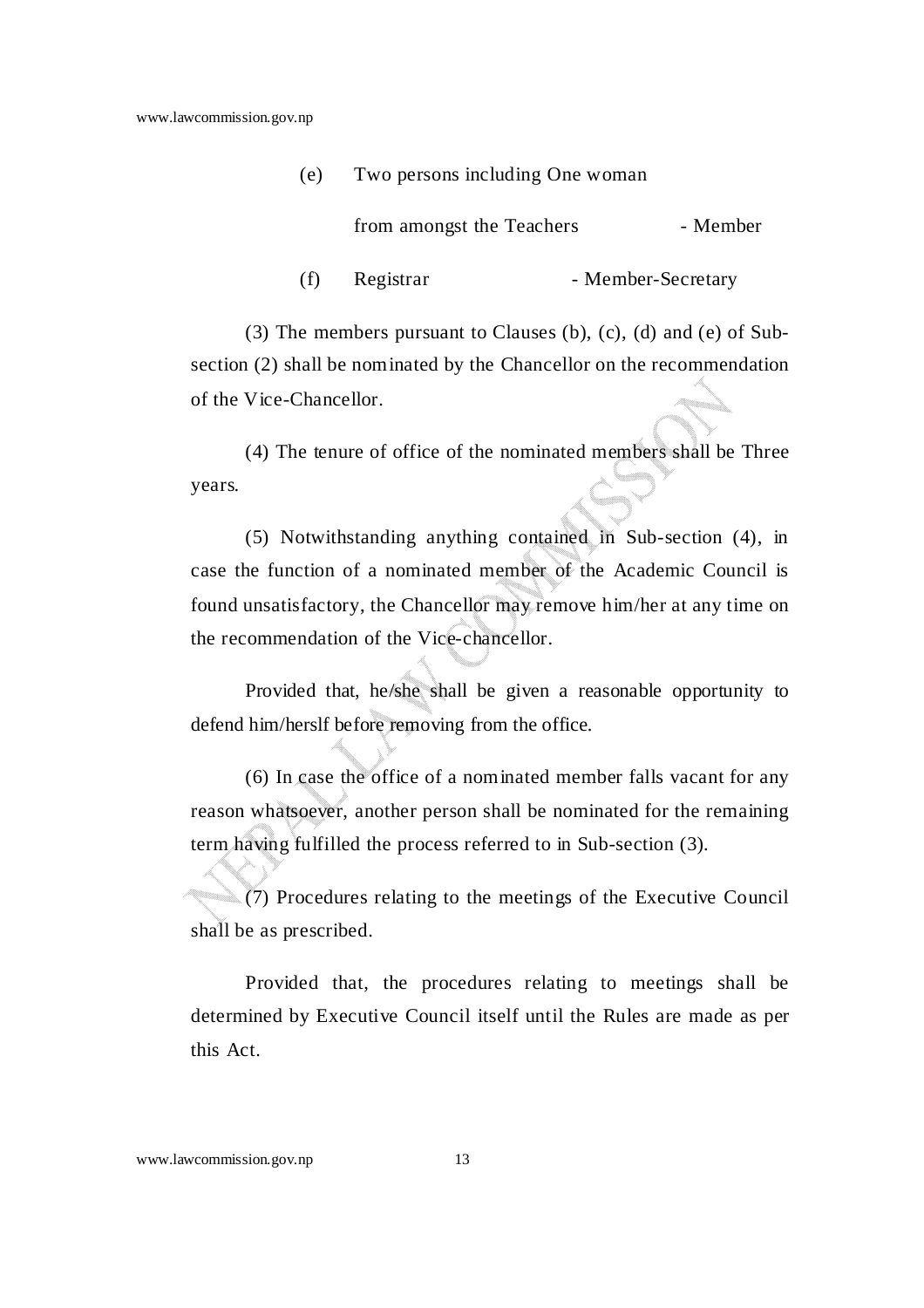- 13. **Functions, Duties and Powers of the Executive Council**: The functions, duties and powers of the Executive Council shall be as follows:
	- (a) To execute or cause to execute the decisions and directives of the Senate,
	- (b) To prepare annual programmes, budget, progress report, audit report and other resolutions (matters) of the University and introduce them in to the Senate for approval,
	- (c) To operate, look after and protect the fund and movable or immovable property of the University,
	- (d) To sell or lease or contract movable or immovable property of the University subject to the policy and direction of the Senate,
	- (e) To coordinate, look after and supervise the programmes conducted by the University and to submit report thereof to the Senate,
	- (f) To draft Rules relating to the University and submit them to the Senate for approval,
	- (g) To appoint and promote teachers and employees necessary for the University as prescribed,
		- (h) To accept donation, financial and other assistance to the University,
		- (i) To determine the fees of the student,
		- (j) To carry out other functions as prescribed.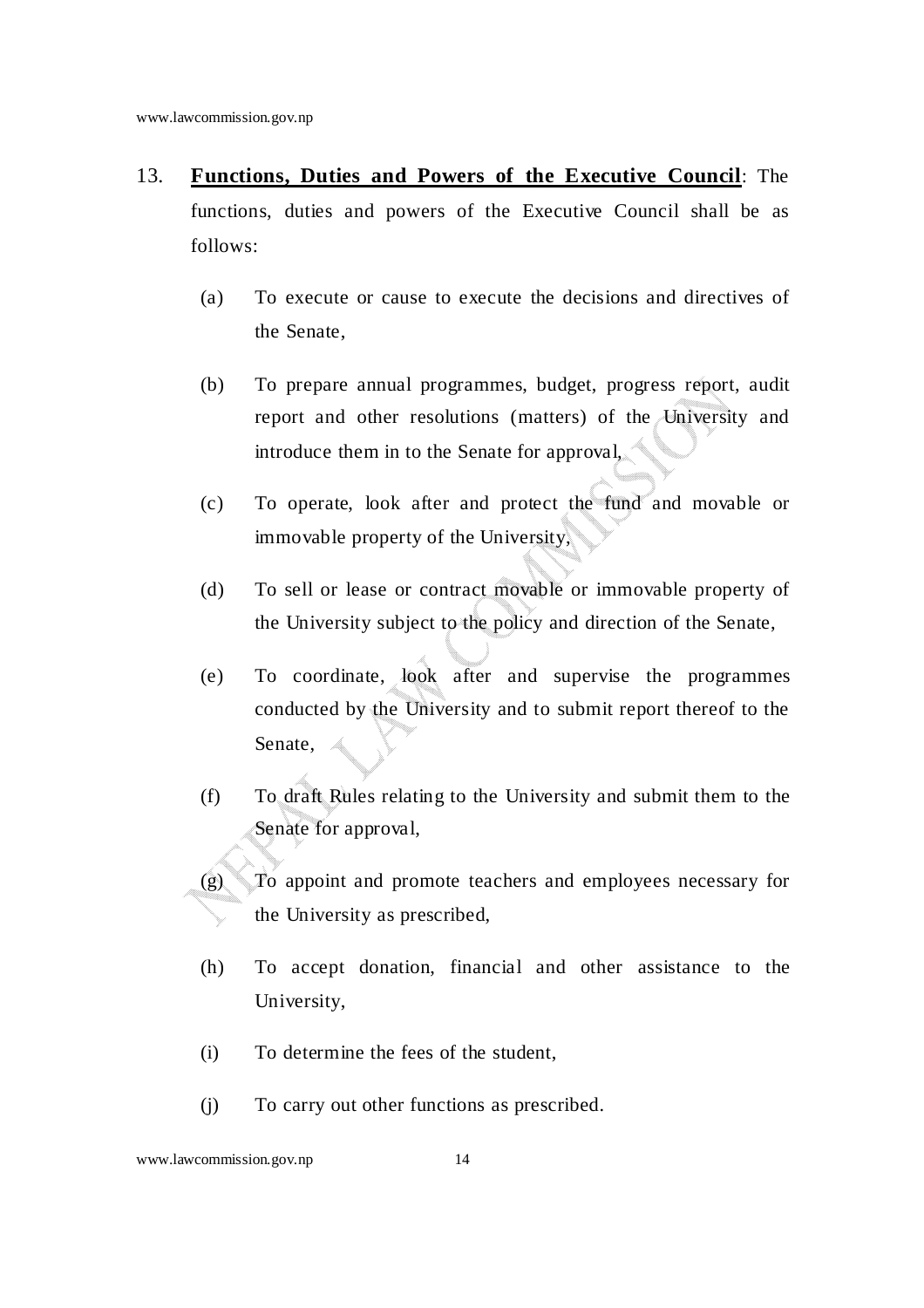## **Provision relating to Faculty, Research**

### **Centre and Other Bodies**

14. **Faculty**: (1) There shall be prescribed faculties on the prescribed subjects for the higher education to be imparted by the University.

 (2) The functions, duties and powers of the faculties shall be as prescribed.

15. **Education Council**: (1) There shall be an Education Council for the operation of educational and academic programmes in faculty.

 (2) There shall be subject committees under the Education Council as prescribed.

 (3) Functions, duties and powers and procedures relating to meetings of the Education Council and committees thereunder shall be as prescribed.

16. **Establishment and Operation of Campus**: (1) The University may, in order to impart higher education, establish and operate campus.

 (2) Provisions relating to the campuses to be established and operated by yhe University as referred to in Sub-section (1) shall be as prescribed.

17. **Affiliation to the University**: (1) In case any national or a foreign campus wishes to be operated upon getting affiliation to the university, the University may grant affiliation to such campus.

(2) The campus affiliated pursuant to Sub-section (1) shall have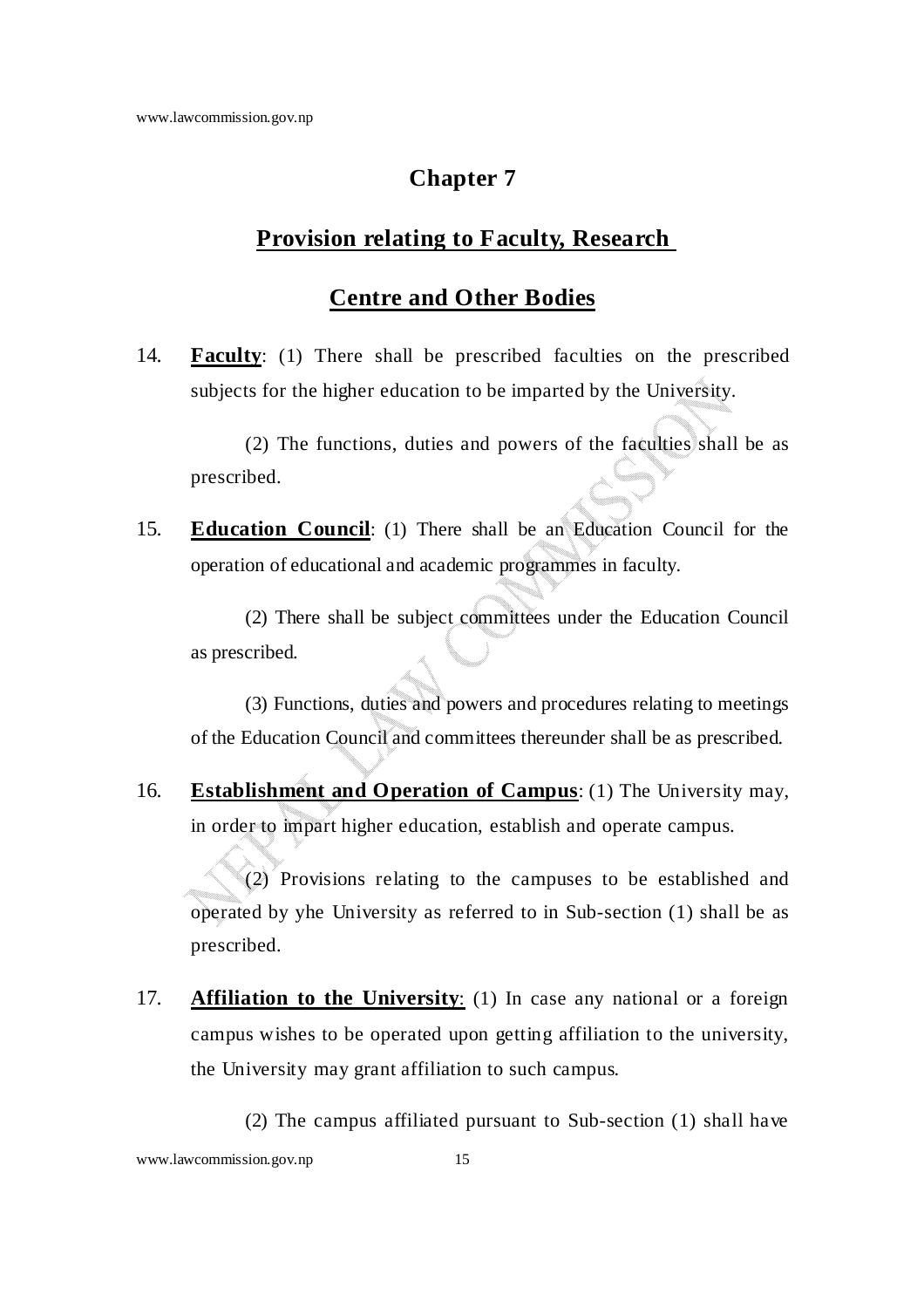to pay the affiliation fees, every year, to the University.

 (3) The campus affiliated pursuant to Sub-section (1) shall have to abide by the terms and conditions as determined by the University.

18. **Other bodies may be constituted**: (1) There shall be other prescribed body in the University other than mentioned in this Act.

 (2) The constitution and operation of the body as referred to in Sub-section (1) shall be as prescribed.

## **Chapter 8**

## **Provision relating to the Officials of the University**

19. **Chancellor**: (1) The Prime Minister shall be the Chancellor of the University.

 (2) The Chancellor shall be the chief of the University and chairperson of the Senate.

 (3) The Chancellor may inspect the University or any matter relating to the University and issue necessary directions.

20. **Pro-Chancellor**: (1) The Minister or the Minister of State for Education and Sports shall be the Pro-Chancellor of the University.

 (2) The Pro-Chancellor may inspect the University and give directions to the University as per necessity.

21. **Vice Chancellor**: (1) The Vice-Chancellor shall be the chief official, working for full-time, at the University.

www.lawcommission.gov.np 16 (2) In order to recommend for appointment to the post of Vice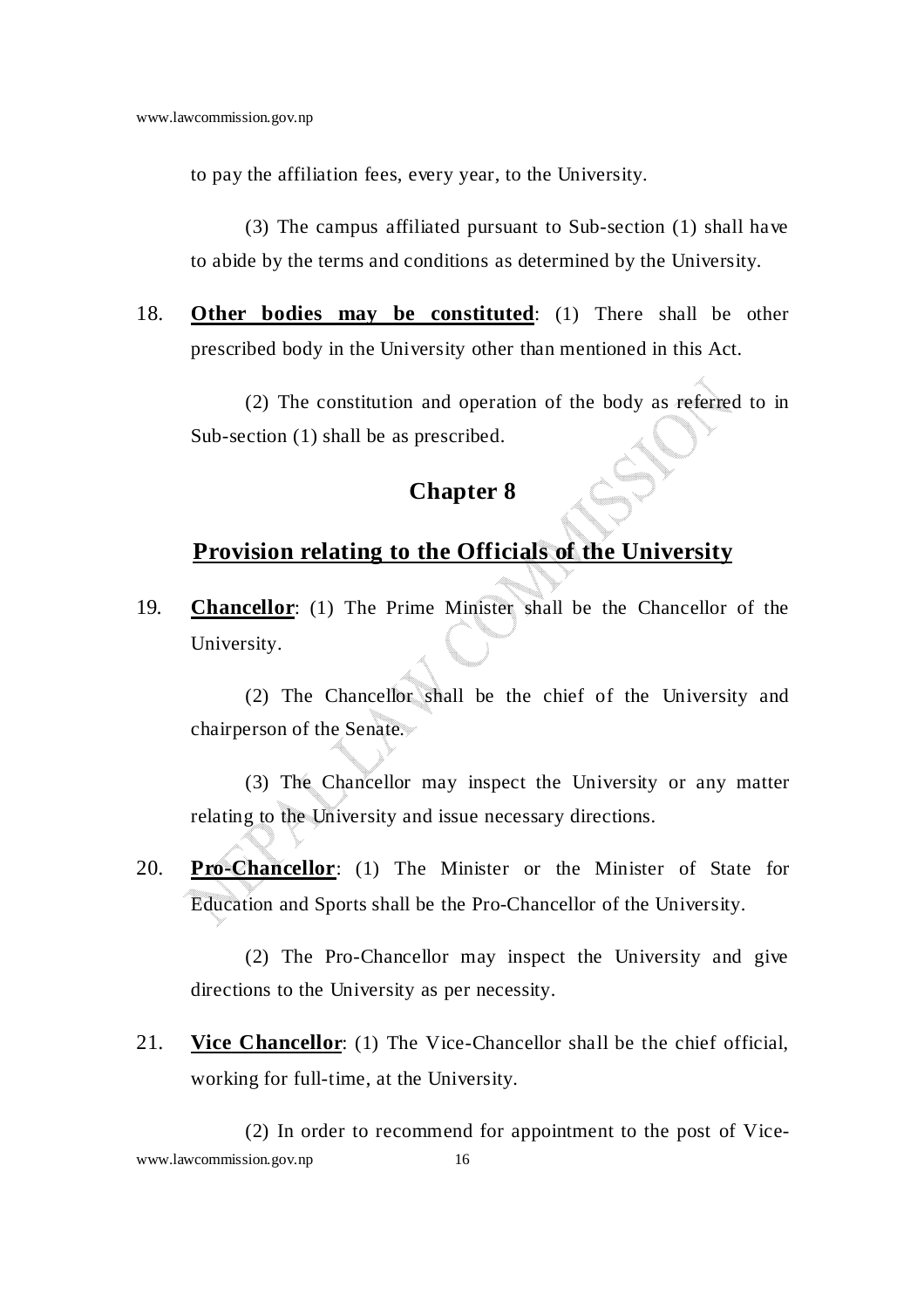Chancellor, a committee in the chairperson of Pro-chancellor with Two members of the Senate shall be constituted by the Chancellor and the Chancellor shall appoint Vice-chancellor as per recommendation of such committee.

 (3) The tenure of office of the Vice-Chancellor shall be Four years.

 (4) The remuneration, facilities and conditions of service of the Vice-Chancellor shall be as prescribed.

- 22. **Functions, Duties and Powers of the Vice-Chancellor**: (1) The functions, duties and powers of the Vice-Chancellor shall be as follows:-
	- (a) To supervise and control all functions and activities of the University.
	- (b) To execute or cause to execute the decisions and directions of the Senate.
	- (c) To introduce resolutions relating to all matters to be introduced in the Senate.
	- (d) To prepare or cause to prepare short term and long term programmes for development of the University.
	- (e) To represent or cause to represent in various bodies on behalf of the University.
	- (f) To manage necessary resources for the University.
	- (2) The Vice-Chancellor shall carry out the functions other than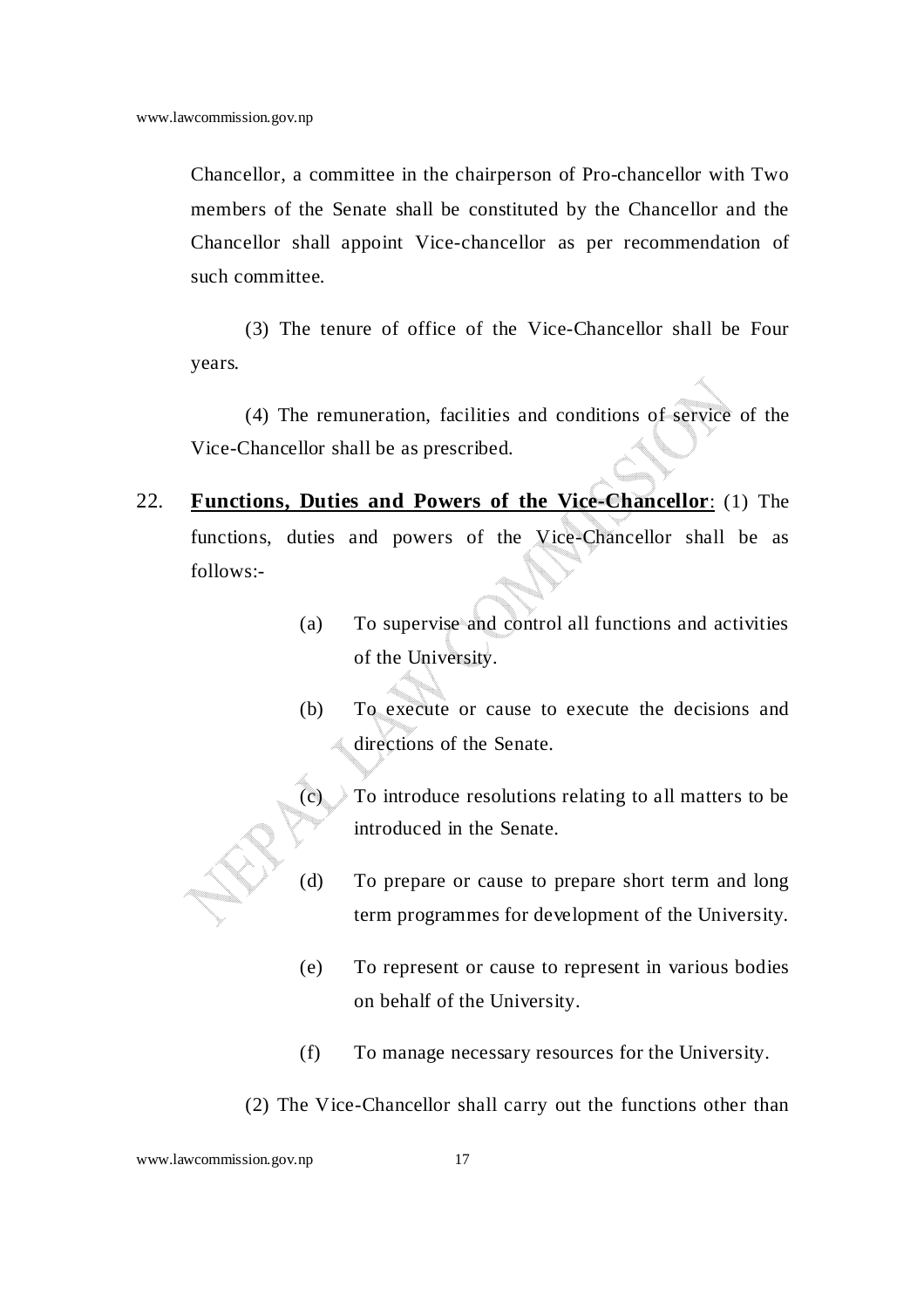those which are said to be carried out by any agency or official under this Act or Rules framed thereunder. The Vice-Chancellor shall immediately inform to the Chancellor about such functions and shall be approved by the meeting of the Senate to be held immediately thereafter.

 (3) Other functions, duties and powers of the Vice-Chancellor shall be as prescribed.

23. **Registrar:** (1) The Registrar shall be the official working for the full time at the University.

 (2) The Registrar of the University shall be appointed by the Chancellor on the recommendation of the Vice-Chancellor.

 (3) Academic, financial and personnel administration of the University shall be under general supervision of the Registrar.

(4) The tenure of office of the Registrar shall be Four years.

 (5) The other functions, duties and powers, remuneration, facilities and conditions of service of the Registrar shall be as prescribed.

24. **Dean**: (1) The Dean shall be the chief officer working for full time at Faculty.

(2) The Dean shall be appointed by the Vice-chancellor.

(3) The tenure of office of the Dean shall Four years.

 (4) The functions, duties and powers, remuneration, facilities and conditions of service of the Dean shall be as prescribed.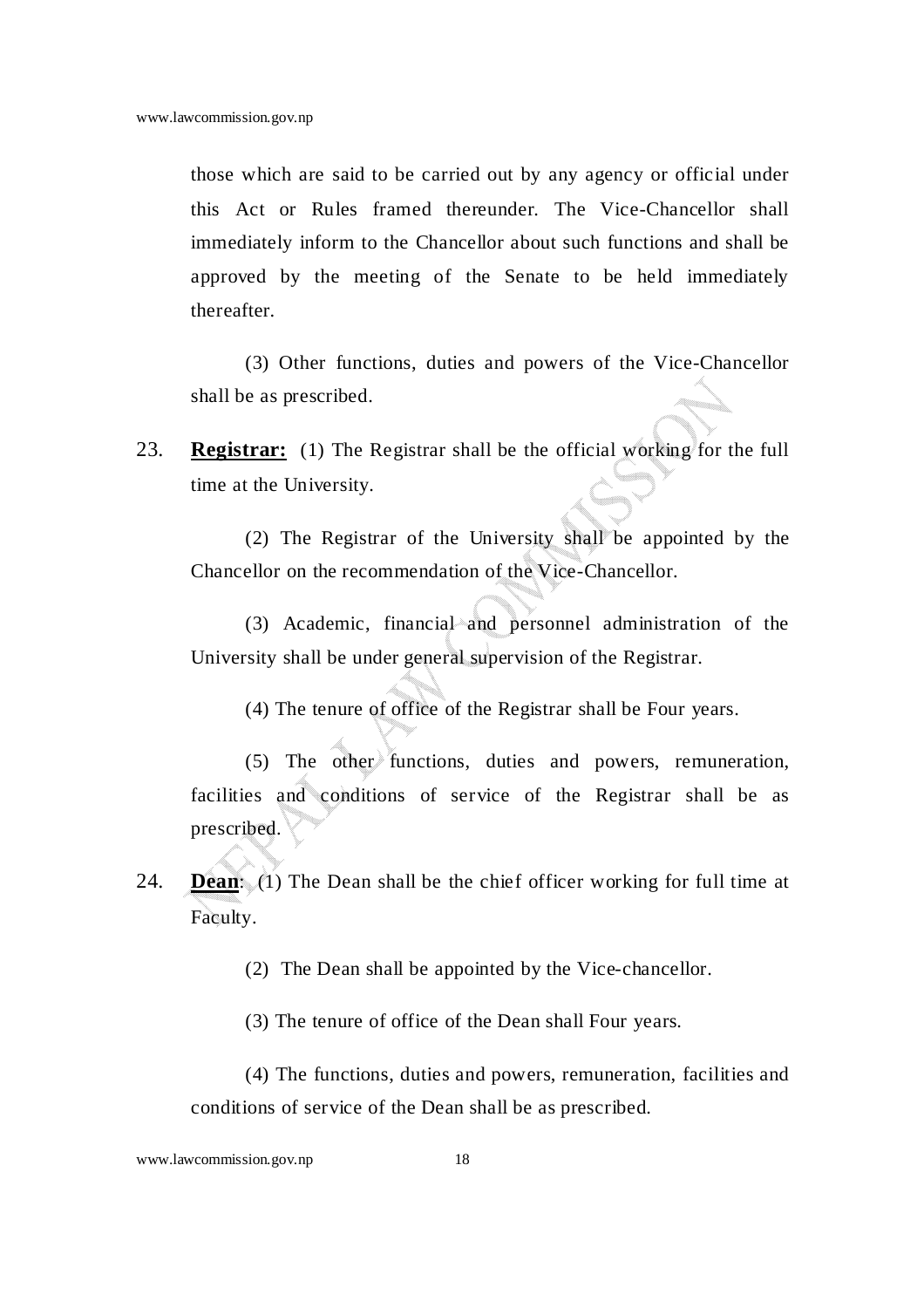25. **Other Officials**: (1) There shall be Campus Chief and other officials at the University as prescribed.

 (2) The appointment, functions, duties and powers, remuneration, facilities and conditions of service of the officials pursuant to Sub-section (1) shall be as prescribed.

26. **Provision relating to Teacher and Employee**: (1) There shall be teachers and employees at the University as prescribed.

 (2) There shall be a Recruitment Committee for the appointment and promotion of teachers and employees.

 (3) The appointment, functions, duties and powers, remuneration, facilities and conditions of service of teachers and employees pursuant to Sub-section (1) shall be as prescribed.

- 27. **Vacant of Post**: The post of the Officials of the University shall become vacant in the following circumstances:
	- (a) if he/she dies,
	- (b) if he/she submits resignation to the appointing authority,
	- (c) if he/she has been sentenced from court in criminal offence amounting moral turpitude.
	- (d) if it is proved that his/her mental condition is found not good, or
	- (e) If he/she is removed from the post pursuant to this Act.
- www.lawcommission.gov.np 19 28. **Removal from Office**: (1) If One Fourth of the currently existing members of the Senate make an application in writing to the Chancellor that the Vice-Chancellor, Registrar or Dean are failing to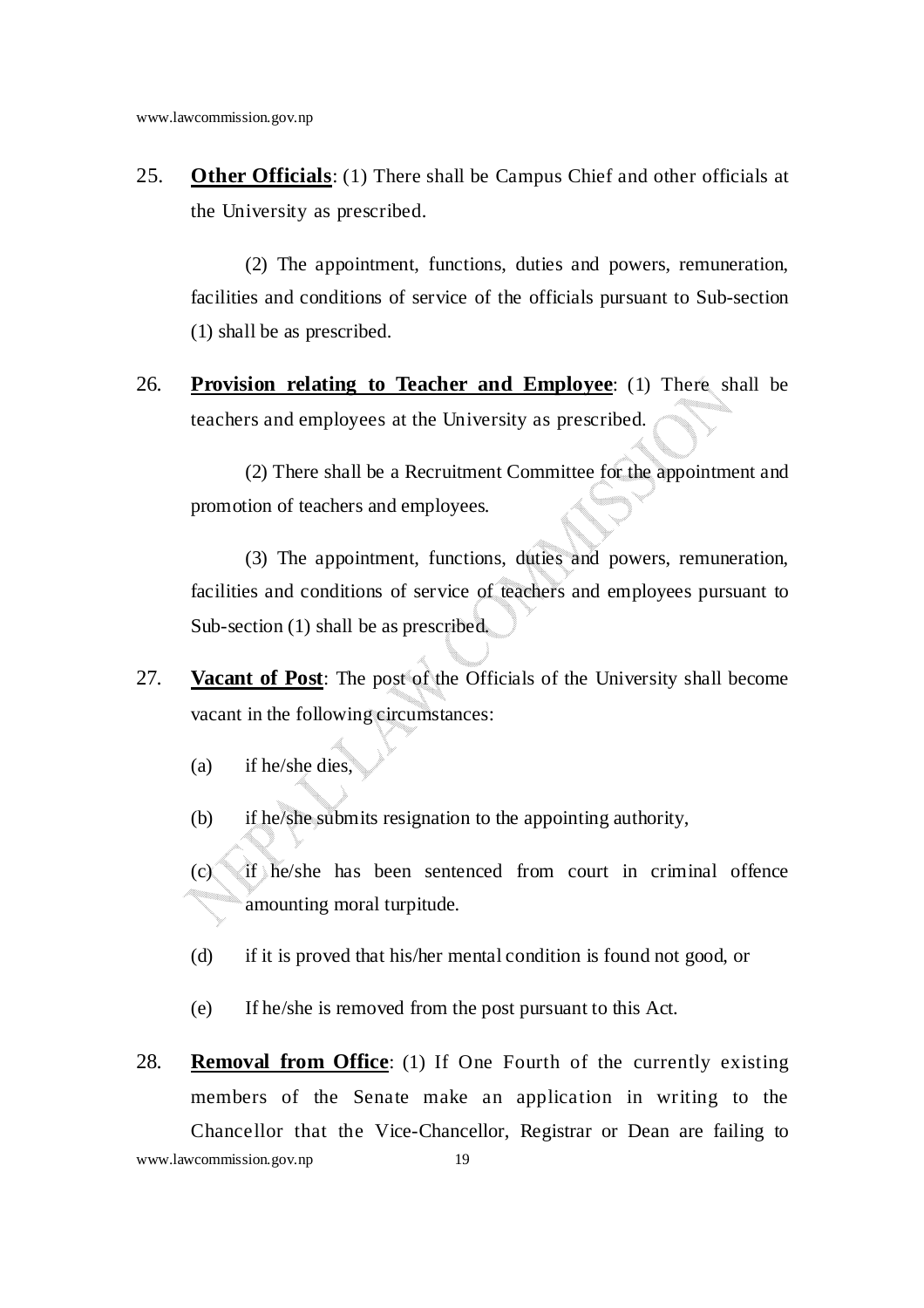perform the duties of their respective posts or not performing their duties honestly or not abiding by the conduct as required to their post, the Chancellor shall form Three members Inquiry Committee under the chairpersonship of the member of the Senate consisting member of the University Grant Commission and Secretary at the Ministry of Education and Sports..

(2) The Inquiry Committee formed pursuant to Sub-section (1) shall hold necessary inquiries into the matter and submit its report to the Chancellor within Thirty days.

(3) Upon receiving the report pursuant to Sub-section (1), the Chancellor shall submit it to the Senate.

(4) In case, more than Fifty percent members presenting in the meeting decide to remove from office to the Vice-Chancellor, Registrar or Dean in the course of discussions on that report submitted pursuant to Subsection (2), the Chancellor shall remove Vice-Chancellor, Registrar or Dean from office.

Provided that, they shall be given a reasonable opportunity to defend themselves before removing from the office.

(5) In case, an inquiry is started against any official pursuant to this Section, he/she shall not be eligible to perform his/her official duty till the final decision is made.

(6) The process of removal from office or make an inquiry to other official besides the Vice-Chancellor, Registrar or Dean on the charge pursuant to Sub-section (1) shall be as prescribed.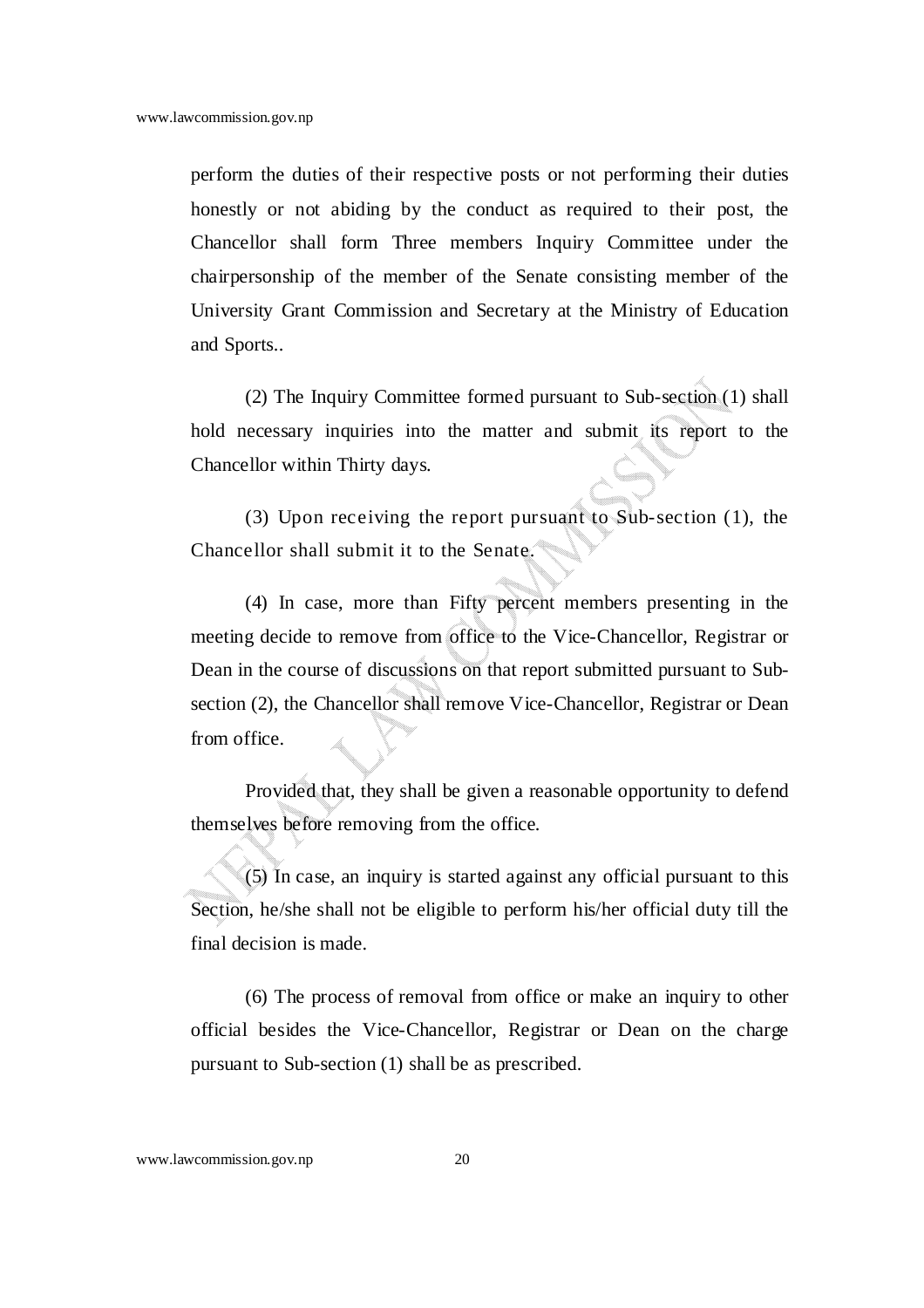## **Provision relating to Fund and**

### **Audit of the University**

- 29. **Fund of the University**: (1) There shall be a separate fund of the University and the fund shall consist of the following amounts:
	- (a) Grants or donation received from Government of Nepal,
	- (b) The amount given by any person or organization as donation, charity and financial assistance,
	- (c) The amount received as assistance or loan from foreign government, international organizations, associations, financial institutions or persons,
	- (d) The amount received from fees of the students,
	- (e) The amount received from affiliation fees,
	- (f) Fees or the amount to be received from any other source.

 (2) While receiving any amount pursuant to Clause (c) of Subsection (1), the University shall have to obtain prior approval of Government of Nepal.

 (3) The amount of the fund of the University shall be deposited in an account opened with the bank as decided by the Executive Council.

www.lawcommission.gov.np 21 (4) All expenditure of the University shall be borne by the fund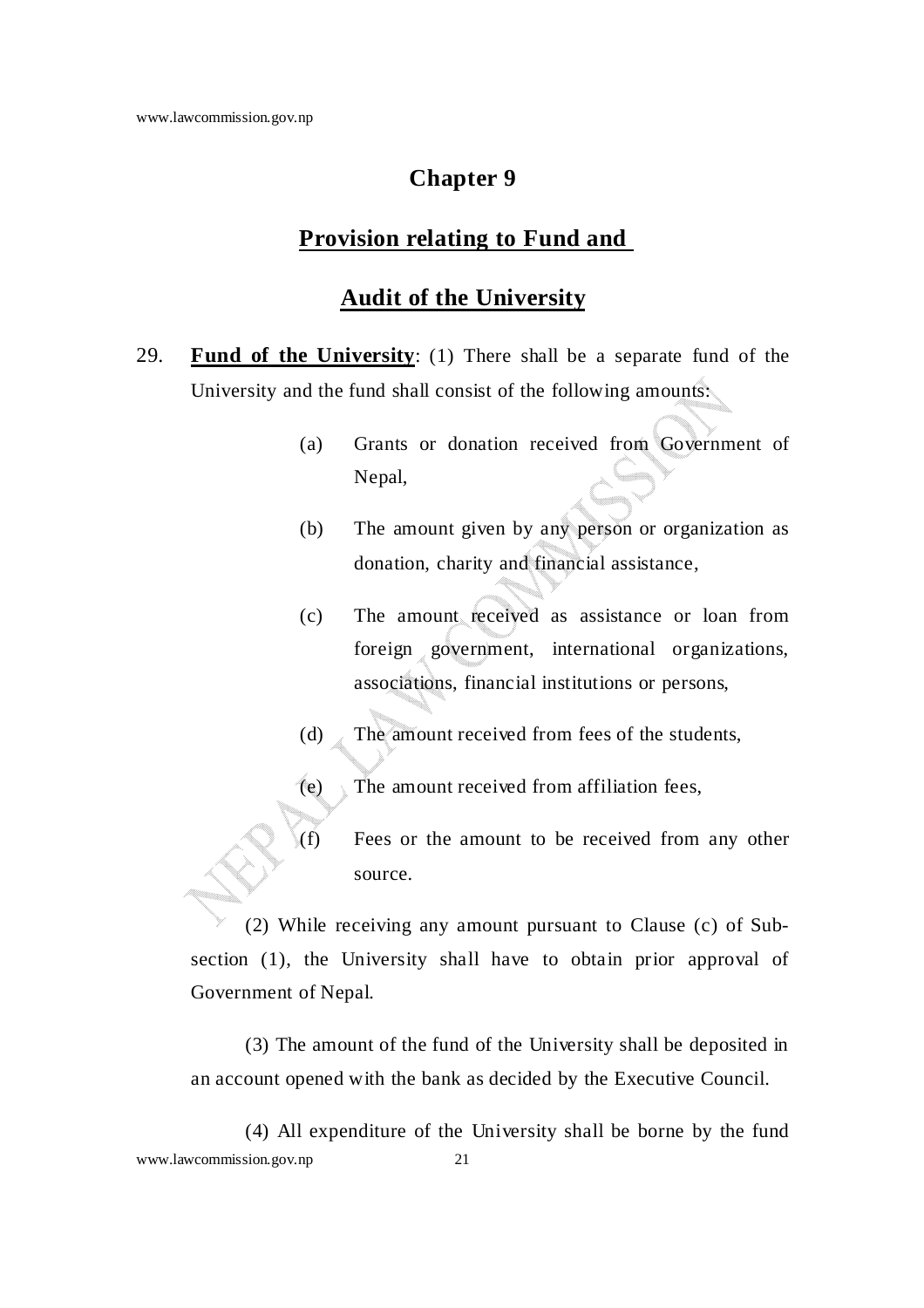pursuant to Sub-section (1).

 (5) The operation of fund and account of the University shall be as prescribed.

30. **Accounts and Auditing**: (1) The accounts of incomes and expenditures of the University shall be kept in accordance with prevailing law of Nepal.

 (2) The internal audit of the University shall be carried out by the auditor as appointed by the Senate.

 (3) The final audit of the University shall be carried out by the Auditor General.

# **Chapter 10**

# **Miscellaneous**

31. **Conferring the Degree and Certificate and Fixation of Equivalency and Standards:** (1) The University may confer certificate as may be prescribed to the students, trainees or researchers having obtained higher education and may confer honorary degrees to the persons carrying out research oriented activities and appreciable work in the educational and academic field.

 (2) The University may recognize the educational degrees of any native or foreign University or of educational institution, and may fix the equivalency and standard of various degrees of the University with those degrees.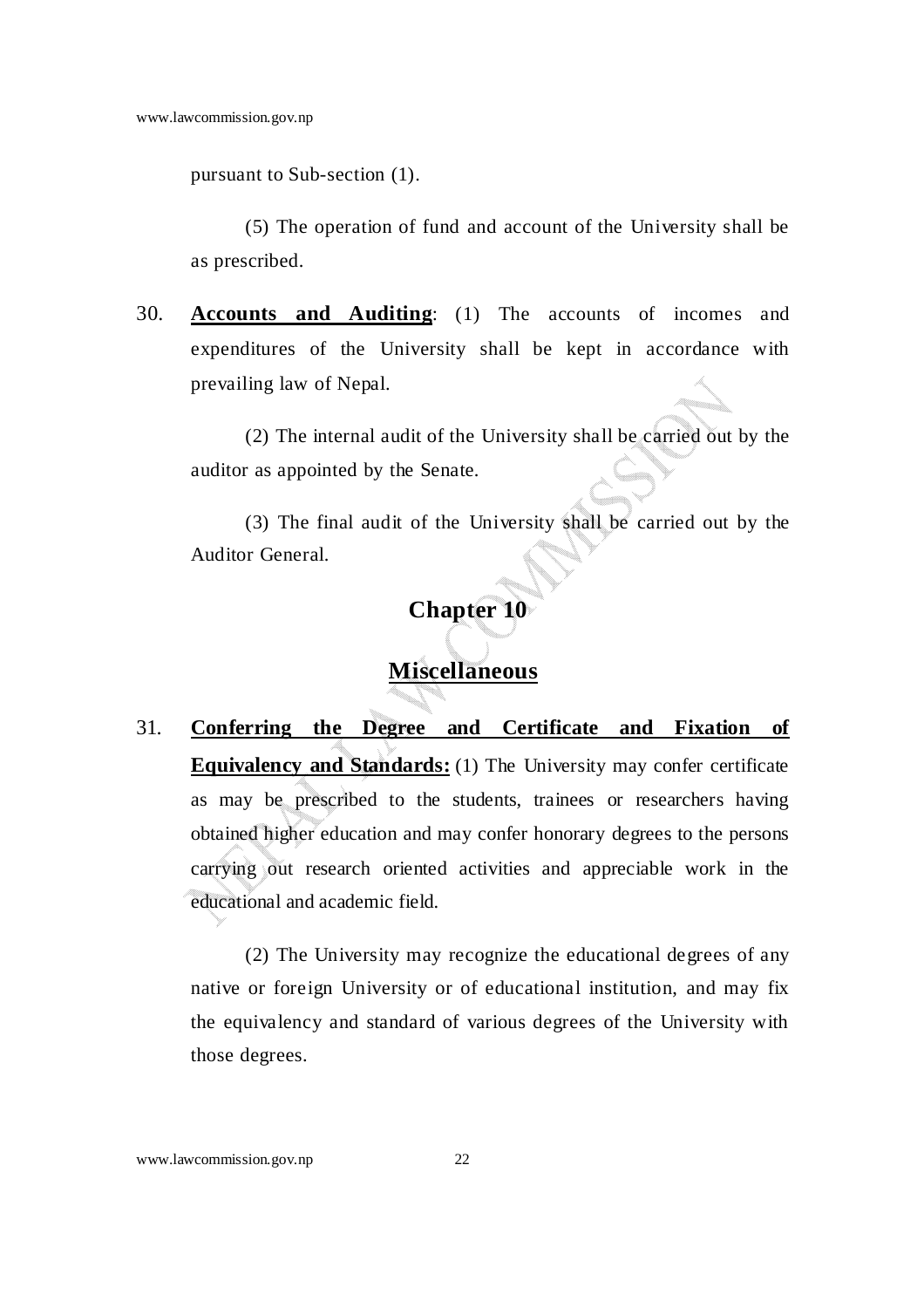- 32. **Qualification Required for Admission to the University**: The qualification required for admission in the University shall be as prescribed.
- 33. **Reservation provision may be introduced for the admission of the Student**: In the course of admission of the student in the University, the reservation may be introduced to the student from remote areas and other backward class or women, disable (differently able), *Aadibasi/janjati, Madhesi, Dalit* as prescribed.
- 34. **To Act in Accordance with National Education Policy**: It shall be the duty of the University to act in accordance with the National Education Policy of Government of Nepal.
- 35. **Report shall be submitted**: (1) The University shall submit its annual report of main functions and activities carried out by the University in a year to Government of Nepal.

 (2) The amount received and expenditure details shall also be mentioned in the report pursuant to Sub-section (1).

- 36. **Directives may be given**: Government of Nepal may give necessary directions to the University and it shall be the duty of the University to comply with such directives.
- 37. **Delegation of Powers**: (1) The Senate may delegate any of the powers conferred on it under this Act or the Rules framed thereunder, to the Academic Council or Executive Council as per necessity.

 (2) The Academic Council or Executive Council may delegate any of the powers conferred on it under this Act or the Rules framed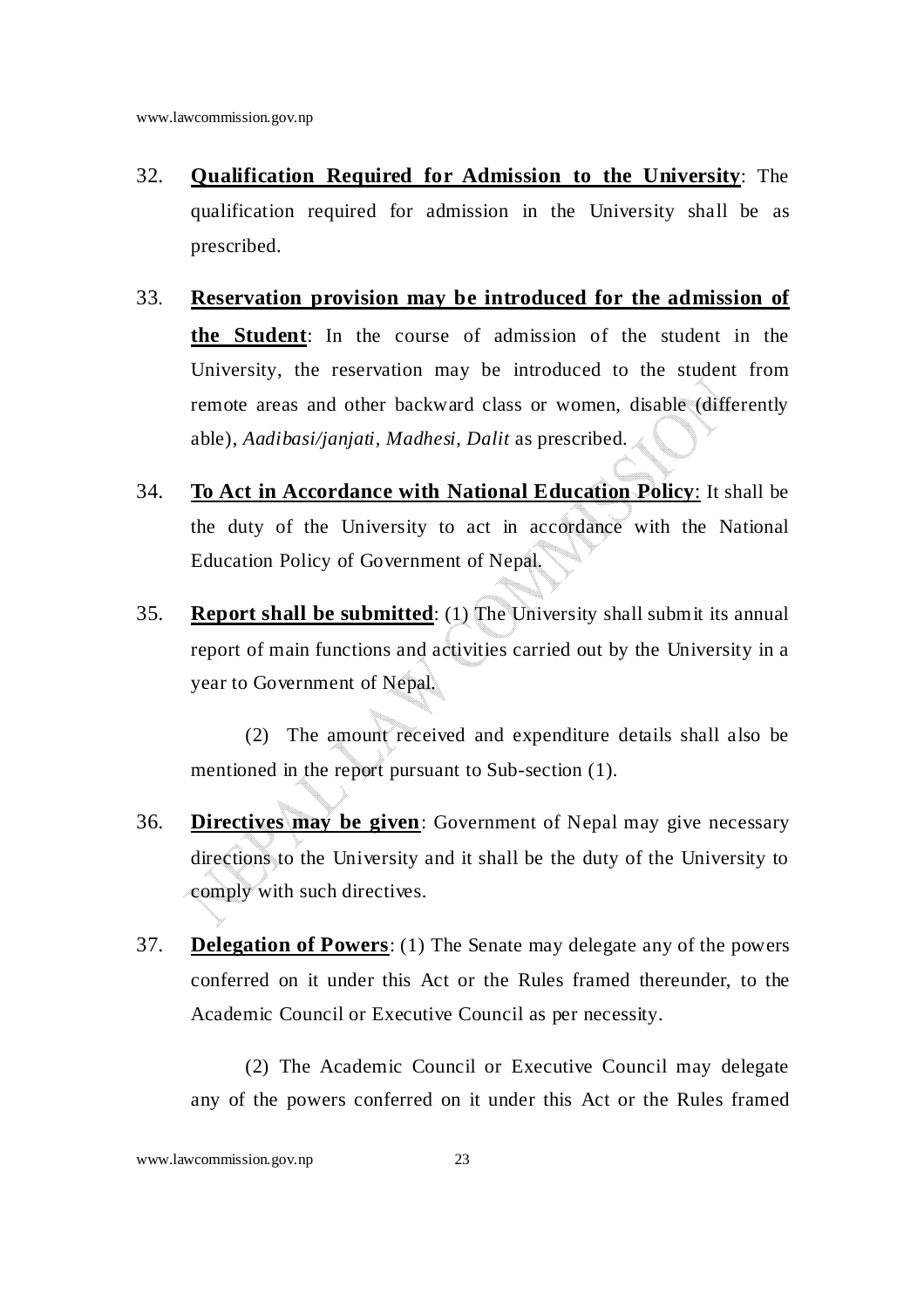thereunder, to the any body as per necessity.

 (3) Any official of the University may delegate any of the powers conferred on it under this Act or the Rules framed thereunder, to any official under him/her as per necessity.

- 38. **Liaison with Government of Nepal**: Ministry of Education and Sports shall liaison the University with the Government of Nepal.
- 39. **Actions not to be invalid**: No act or action shall be invalid merely for the reason that an error has been made to appoint or nominate any office bearer or member in any of such vacant posts of the University.
- 40. **Saving for Acts Done in Good faith**: No case shall be initiated or no any other actions may be taken against the University or any of its official with regard to any act done or purported to be done in good faith in accordance with Act or Rules framed thereunder.
- 41. **Provisions relating to Dissolution of the University**: (1) In case the University could not be operated by any reason, Government of Nepal may dissolve the University on the recommendation of Senate.

 (2) A public notice providing Thirty Five days shall be published to submit any claim to the Ministry of Education and Sports if anyone has any claim before the dissolution pursuant to Sub-section (1).

(3) In the event of dissolution of the University pursuant to Subsection (1), Government of Nepal shall have the responsibility to pay the amounts as equal received from the sale of the property of the University.